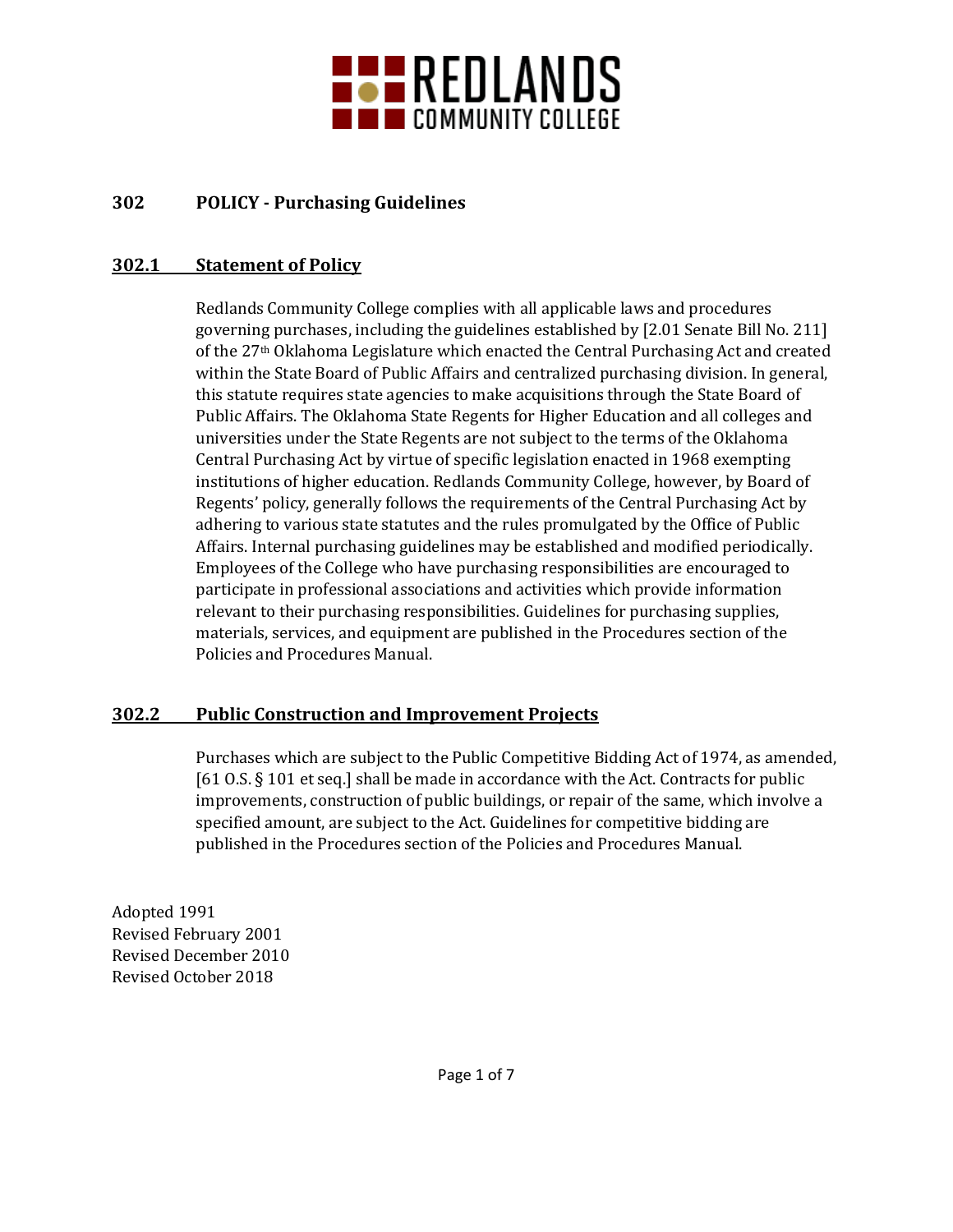

# **302 PROCEDURE - Purchasing Guidelines**

### **302.1:1 Supplies, Materials, Services, and Equipment**

Purchases of supplies, materials, services, and equipment by the College generally follows the requirements of the Oklahoma Department of Central Services Central Purchasing Act by adhering to various state statutes and Administrative Rules [OAC 580:15, 16] and the State of Oklahoma Purchase Card Procedures as established by the Oklahoma Department of Central Services.

#### **Definitions:**

Acquisition - any single item purchased or the total of all purchases made with a single vendor within a fiscal year.

Split Purchase – any method of dividing the cost of an acquisition for the purpose of evading an approved spending threshold or for the purpose of evading competitive bidding requirements. **A split purchase for the purpose of evading competitive bidding requirements is a felony [74 O.S. § 85.7(a)(2)(a)].**

Acquisitions shall be made by using the best method of acquisition listed below, in order of required use:

- A. Statewide Contracts If an acquisition is not available from the State Use Committee or OCI within the time period required by the purchaser and the product or service is available on a Statewide Contract, the agency may place a direct order without competitive bidding.
- B. Competitive Bidding Any acquisition involving an amount in excess of \$5,000 that cannot be purchased through Statewide contracts listed above must be competitively bid according to the following guidelines unless the acquisition meets the criteria stated in paragraph 6 below:
	- 1. Any acquisition involving an amount in excess of \$50,000.00 shall be made through formal competitive bid procedures and shall have the prior approval of the College Board of Regents. Formal competitive bid procedures shall include, but not limited to, all of the following [74 O.S. § 85]:
		- Bid solicitation documentation must be approved by the agency's internal Certified Purchasing Officer (CPO);
		- The bid shall be solicited by sealed bid and/or electronic means;
		- The bid solicitation shall be posted on the college website for all potential vendors to see and have the same opportunities to submit a bid and/or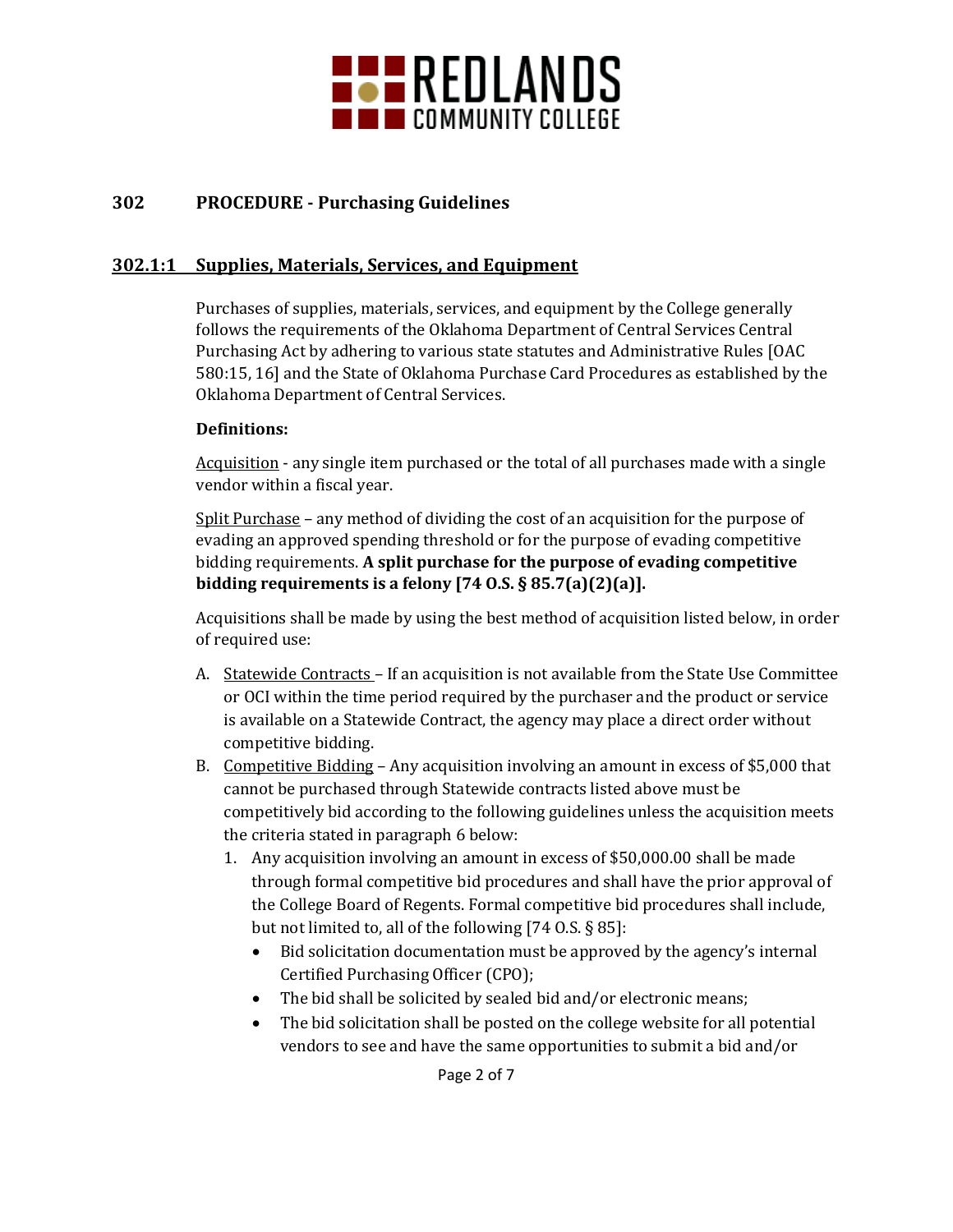

proposal;

- All awards shall be based on lowest and best or best value criteria;
- All certifications, verifications, and other required documents shall be available in the agency's internal CPO's office prior to the award of a contract.
- 2. Any acquisition involving an amount in excess of \$25,000.00 and not exceeding \$50,000 shall be made through formal competitive bid procedures and shall have the prior approval of the College President. Formal competitive bid procedures shall include, but not limited to, all of the following [74 O.S. § 85]:
	- Bid solicitation documentation must be approved by the agency's internal CPO;
	- The bid shall be solicited by sealed bid and/or electronic means;
	- The bid solicitation shall be posted on the college website for all potential vendors to see and have the same opportunities to submit a bid and/or proposal;
	- All awards shall be based on lowest and best or best value criteria;
	- All certifications, verifications, and other required documents shall be available in the agency's internal CPO's office prior to the award of a contract.
- 3. Any acquisition involving an amount in excess of \$10,000.00 and not exceeding \$25,000.00 shall be made through informal bid procedures and shall have the prior approval of the College President.
	- Bid solicitation documentation must be approved by the agency's internal CPO;
	- The bid may be solicited by electronic means;
	- The bid solicitation shall be posted on the college website for all potential vendors to see and have the same opportunities to submit a bid and/or proposal;
	- The agency shall solicit a minimum of three (3) registered suppliers in the appropriate commodity classification from the Supplier List along with any other suppliers identified by the agency;
	- All awards shall be based on lowest and best or best value criteria;
	- All certifications, verifications, and other required documents shall be available in the agency's internal CPO's office prior to the award of a contract.
- 4. Any acquisition involving an amount in excess of \$5,000.00 and not exceeding \$10,000.00 shall be made through informal bid procedures and shall have the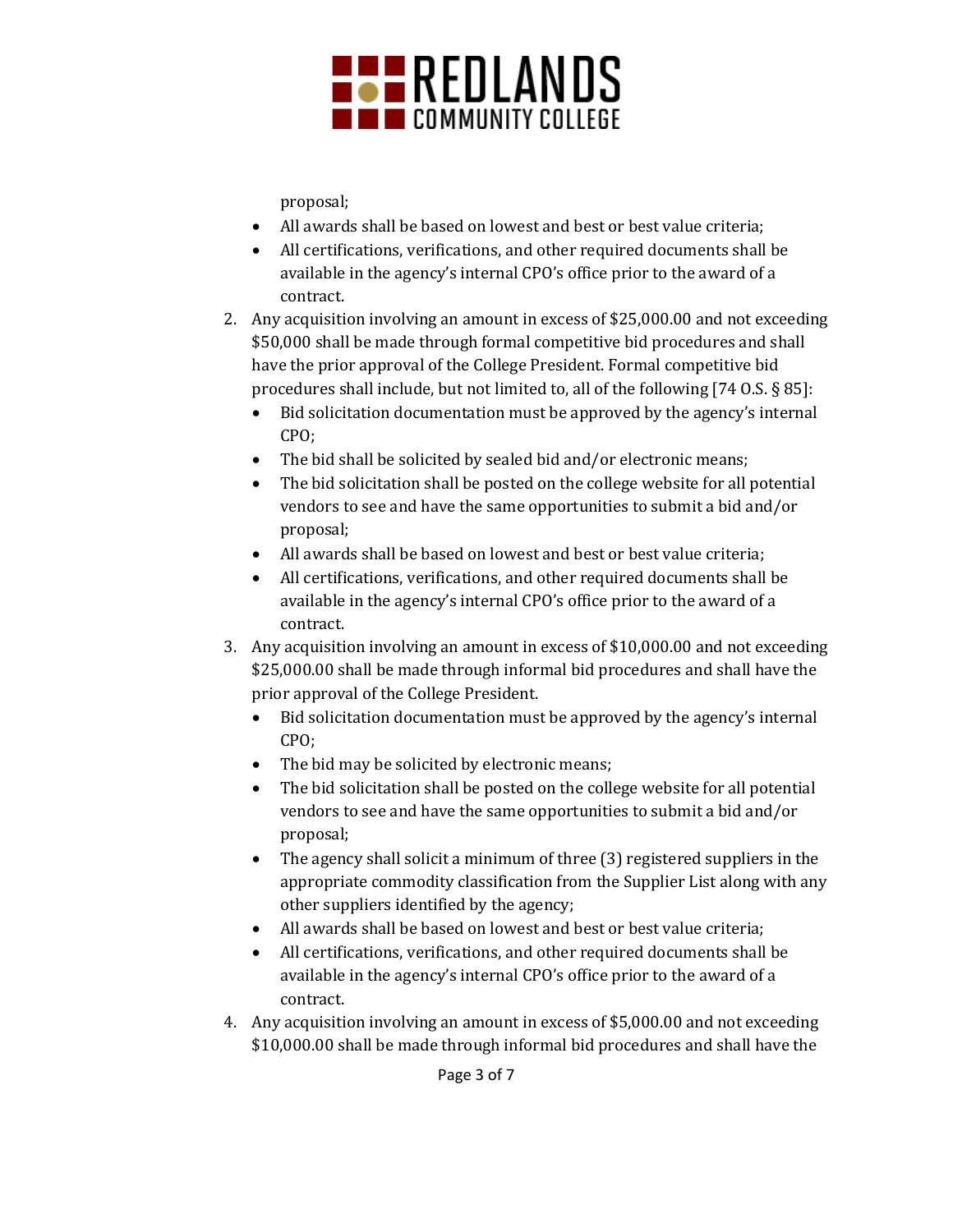

prior approval of the Executive Vice President of Campus Administration and Finance.

- Bid solicitation documentation must be approved by the agency's internal CPO;
- The bid may be solicited by electronic means;
- The agency shall solicit a minimum of three (3) registered suppliers in the appropriate commodity classification from the Supplier List along with any other suppliers identified by the agency;
- All awards shall be based on lowest and best or best value criteria;
- All certifications, verifications, and other required documents shall be available in the agency's internal CPO's office prior to the award of a contract.
- 5. Any single purchase involving an amount less than \$5,000.00 shall not require a bid procedure. However, price comparisons, although are not required, should be made in order to obtain the lowest and best value. All purchases should conform to departmental budgets and must have prior supervisory approval.
- 6. Bids are not required for purchases which are made from state contracts, at or below state contract prices, or from a governmental entity, or from an existing bid awarded by another state college, university, or consortium of such institutions. These types of purchases should be utilized when the College's purchasing needs can be met adequately and economically.
- 7. Sole Source acquisitions shall be made only after reasonable efforts to identify all possible sources have been exhausted.
	- A Sole Source Affidavit must be completed for all sole source purchases;
	- Sole Source documentation must be approved by the agency's internal CPO;
	- All certifications, verifications, and other required documents shall be available in the agency's internal CPO's office prior to the award of a Sole Source contract.

# **302.1:2 Exempt Purchases**

The following are exempt purchases:

Emergency purchases may be authorized by the College Executive Vice President/Chief of Staff and shall be reported to the President and College Board of Regents at the next meeting of the Board of Regents if the total dollar amount is in excess of \$50,000.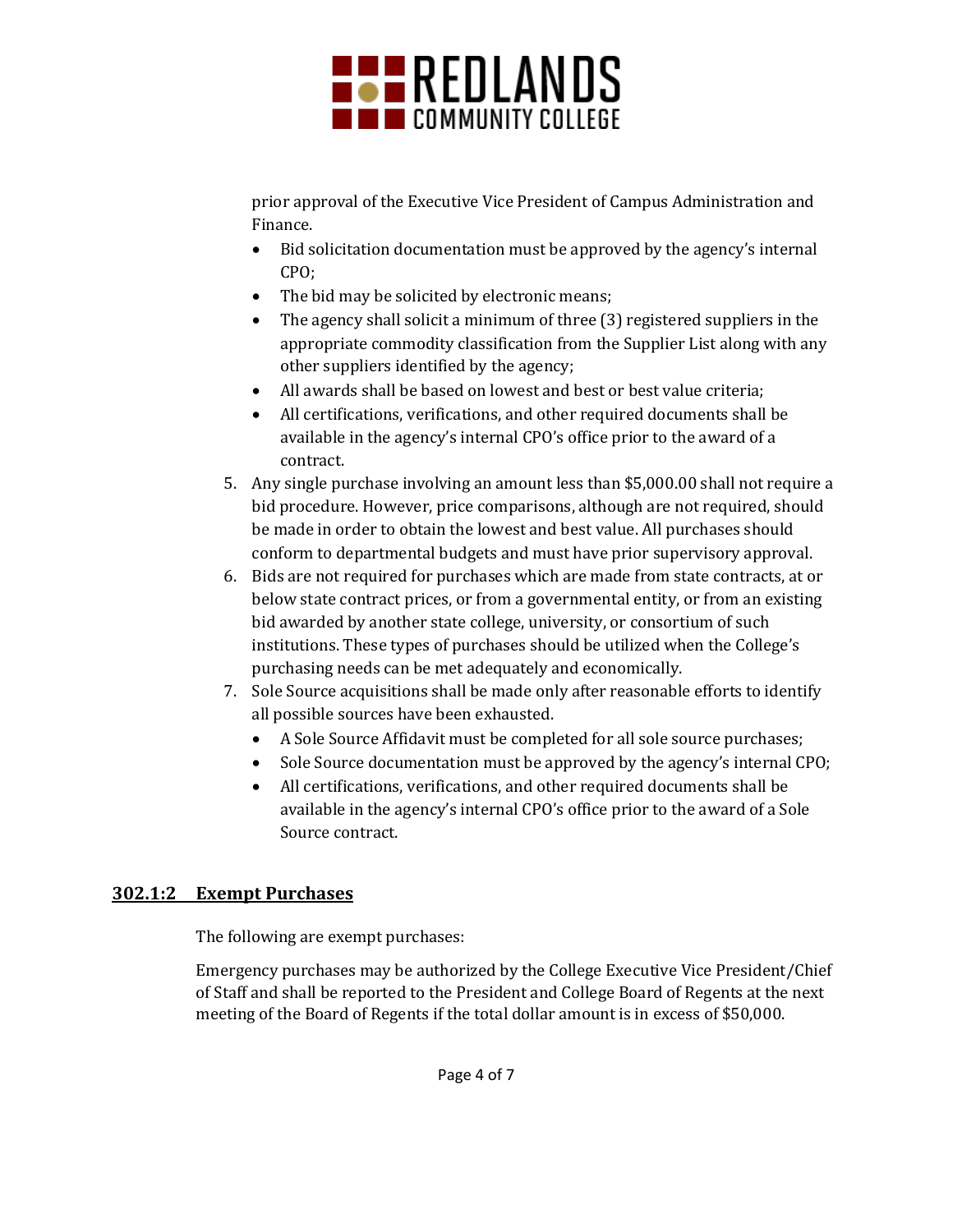

The following items are exempt from bidding requirements:

- library books and materials,
- utilities
- professional services
- sole source items
- Livestock
- agency special operations, and
- other items that may be specifically identified and authorized by OSRHE, state statutes, or the College Board of Regents.

For exempt purchases, suppliers are not exempt from providing the required certifications, verifications, and other required documents in order to be awarded.

# **302.1:3 Purchasing Guidelines for Spending Federal Funds**

Expenditure of federal funds requires abiding by federal guidelines published by the Office of Management and Budget (OMB). This guidance has been called the "Omni-Guidance", "Supercircular", or "Uniform Guidance". Uniform guidance provides the following information applicable to expenditures of federal funds.

When procuring property and services under a Federal award, a state must follow the same policies and procedures it uses for procurements from its non-Federal funds. The state will comply with §200.322 Procurement of recovered materials and ensure that every purchase order or other contract includes any clauses required by section §200.326 contract provisions. All other non-Federal entities, including sub recipients of a state, will follow §§200.318 General procurement standards through 200.326 Contract provisions.

- 1. Micro Purchase Threshold , <\$5,000
	- a. No quotes needed same as OK fair and reasonable threshold and Redlands single purchase maximum.
- 2. Small purchases >\$5,000
	- a. Must have quotes Redlands purchasing policy is stricter and must be followed.
	- b. Any purchase over \$25,000 requires verification that the supplier is not on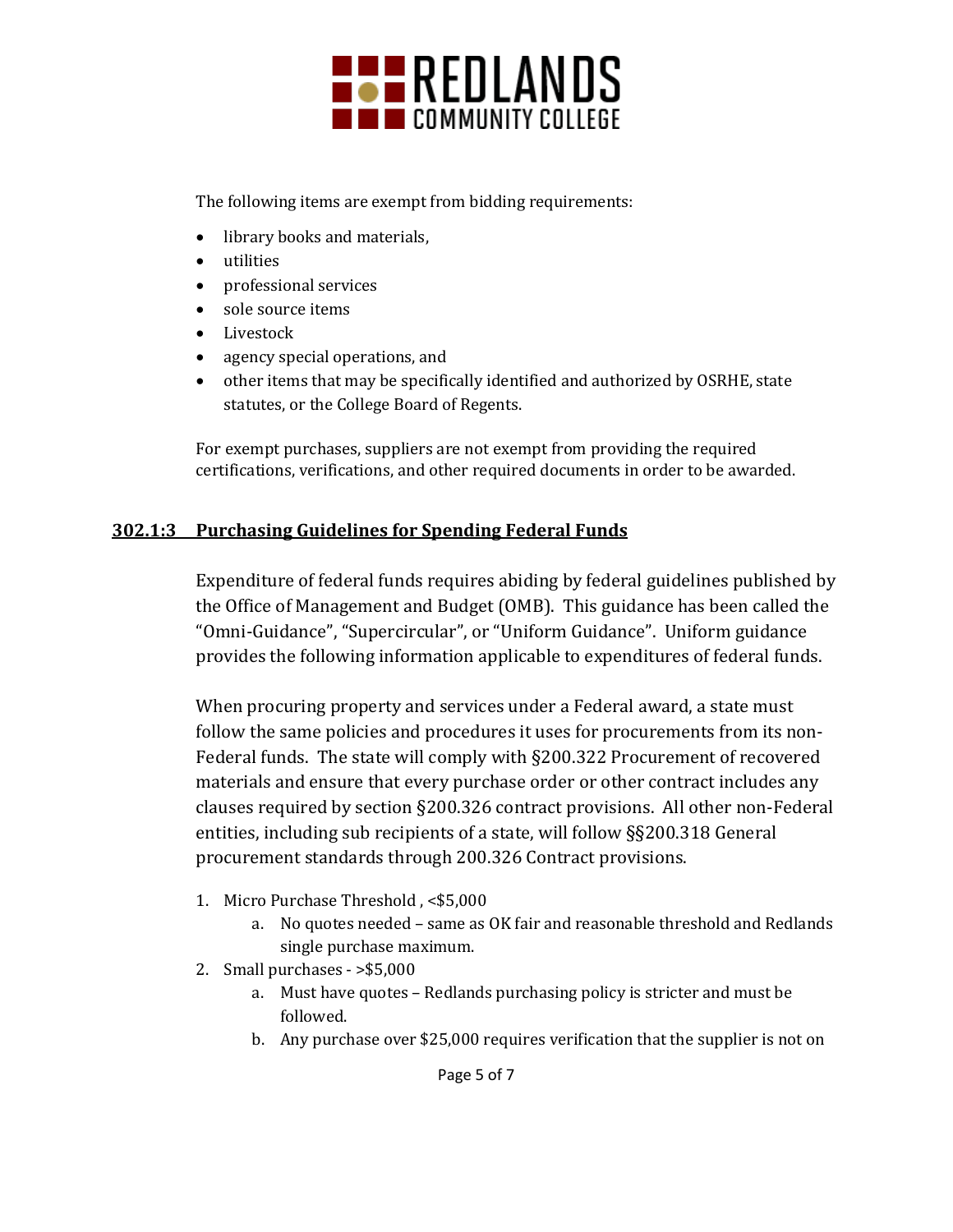

the federally suspended or debarred. Contact the purchasing office for assistance at (405) 422-1410.

- 3. Sealed bid over \$150,000
	- a. Competitive proposals required follow by Redlands Procurement Office guidelines
	- b. Price is a major factor
	- c. All procurement transactions must be conducted in a manner providing full and open competition consistent with Federal Uniform Guidelines.
	- d. Competition may not be restrictive
	- e. A firm fixed price contract award will be made in writing to the lowest responsive and responsible bidder. Where specified in bidding documents, factors such as discounts, transportation cost, and life cycle costs must be considered in determining which bid is lowest. Payment discounts will only be used to determine the low bid when prior experience indicates that such discounts are usually taken advantage of.
- 4. Sole source procurement
	- a. Uniform Guidance also establishes limited the use of sole source awards to four specific justifications:
		- i. Product/service is only available from a single source;
		- ii. A Public Emergency Procurement
		- iii. The Federal Awarding Agency Authorization (the awarding agency specifically authorizes a non-competitive procurement after a written request from the Non-federal entity);
		- iv. Inadequate competition after solicitation of multiple sources
	- b. These changes were effective July 1, 2018 and will result in a review of all sole source justifications at Redlands when federal funds are being utilized. The most significant change to the sole source section of UG (from the OMB circulars) is that the "continuity of research" is no longer an acceptable justification. When a requisition is processed through the college's purchasing system, if justification #3 is used, award documents or any approvals by the Awarding Agency must be attached to the requisition.
	- c. Redlands Purchasing will continue to manage the sourcing, (including the evaluation of sole source justifications) award, and negotiation for acquisitions above \$5,000. Additionally, every sole source will require a price/cost justification and will require the College to negotiate profit with the vendors for those sole sources. Sole Source requisitions must include a published price listing of the item(s) or service(s) or other supporting